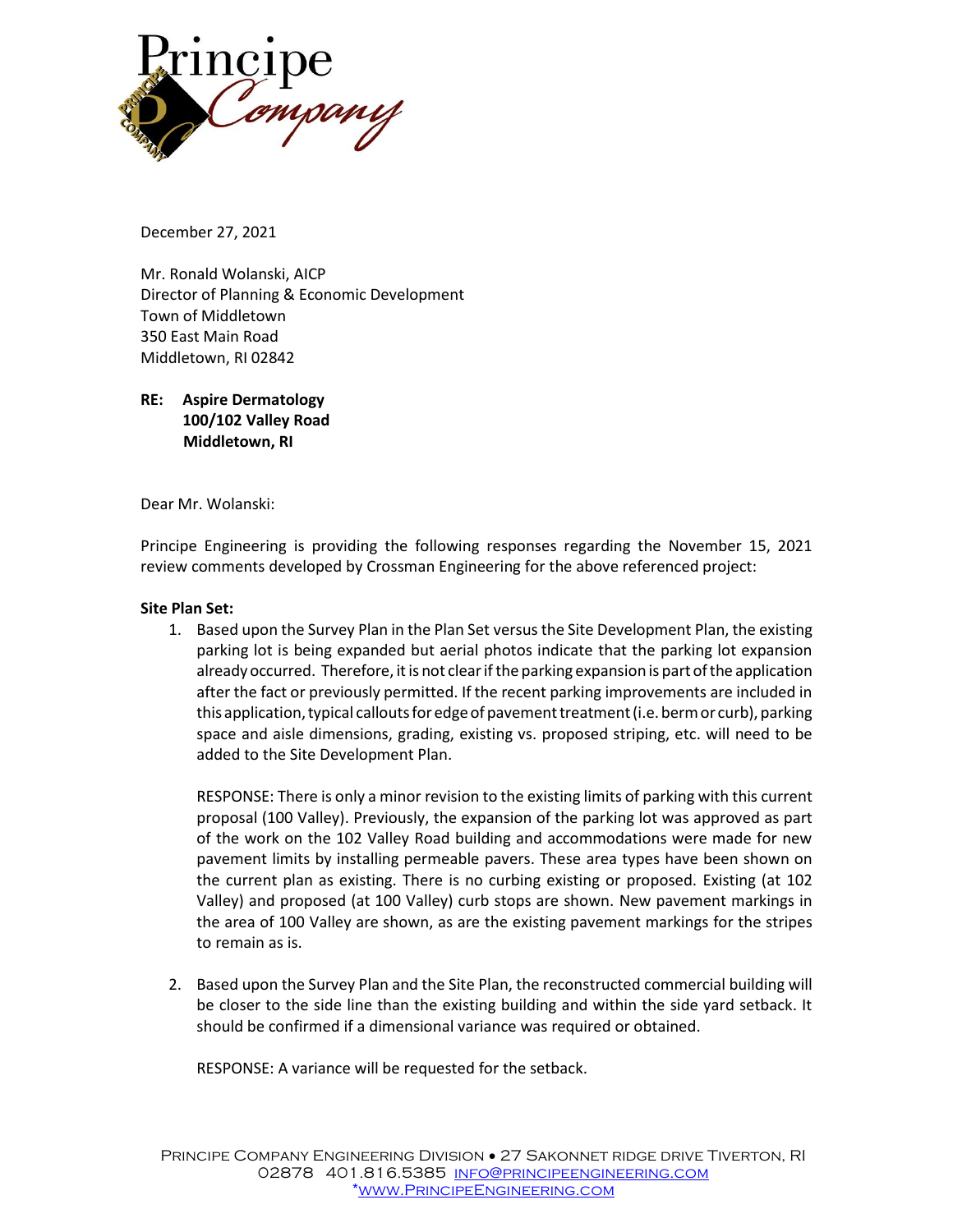Page 2 OF 3 Response to Comments Aspire Dermatology Middletown, RI December 27, 2021

3. The Plans do not depict the door locations for the front building, therefore it is not evident if the ADA or pedestrian access is sufficient from the parking area.

RESPONSE: Door locations have been added to the site plan (previously they were also shown on the landscape plan).

4. Forthe rear building, a 3 ft wide concrete sidewalk is proposed and a note is made to refer to a detail but the detail was not evident in the Plan Set. Also, typically a 5 ft sidewalk width should be provided.

RESPONSE: The sidewalks at 102 Valley are all existing. Therefore, no construction details are provided/required.

5. The plans are missing proposed grading information within the parking lot and sidewalk expansion areas.

RESPONSE: The only grade changes proposed are shown as part of the installation of the bioretention areas.

Drainage Report:

1. Only the 25-year storm event was provided in the stormwater runoff analysis. All of the other design storm events required by the Middletown Stormwater Ordinance were missing (1-inch, 2-year, 10-year, and 100-year storms).

RESPONSE: The additional storm events have been added to the report.

2. Soil test data should be provided at the proposed raingardens.

RESPONSE: Information obtained from adjacent lots and the soils mapping for the site were used in determining the water table and infiltration rates. Soils data is shown on the plan.

3. There were no calculations provided to demonstrate that the provided recharge and water quality volumes meet or exceed the Ordinance.